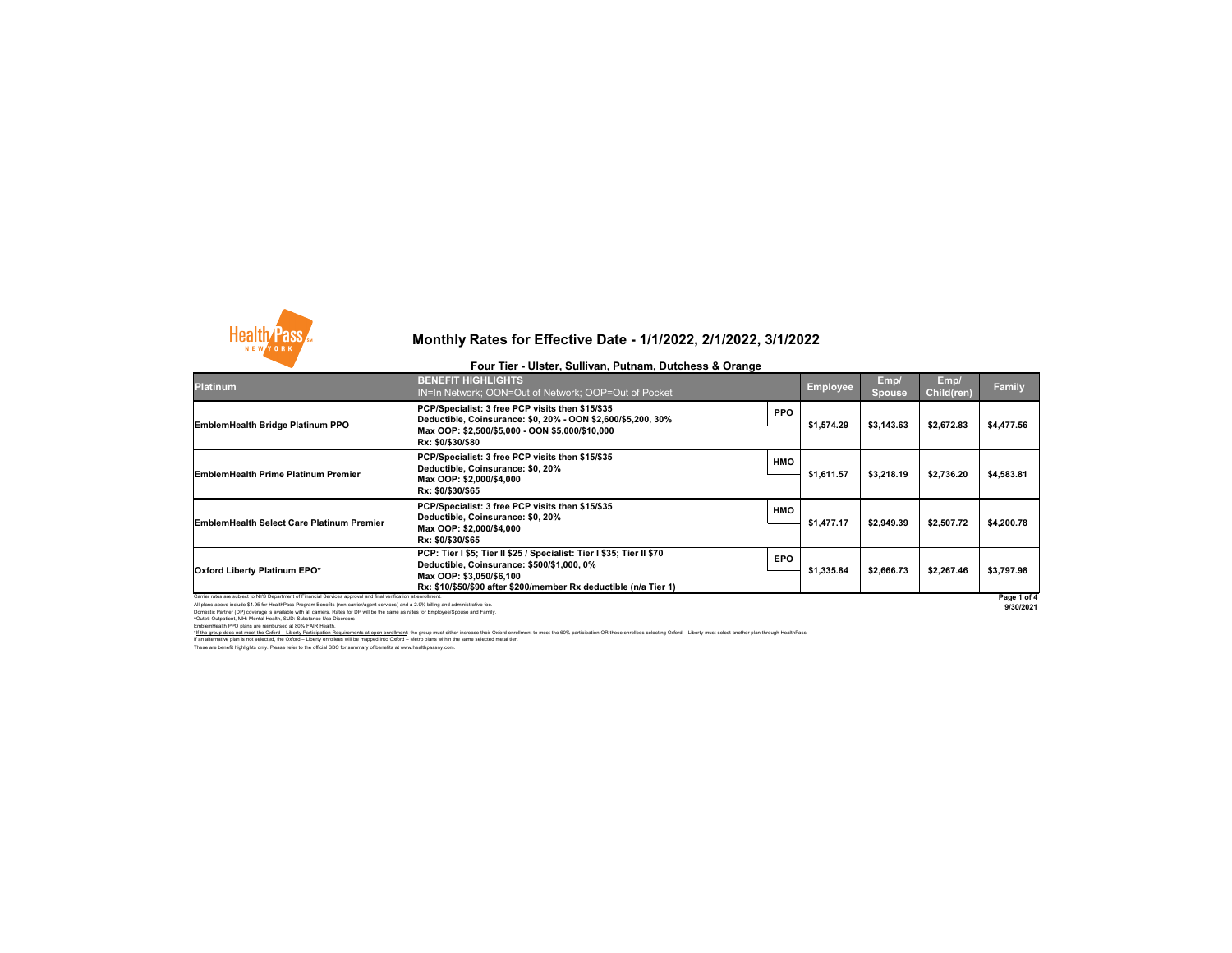All plans above include \$4.95 for HealthPass Program Benefits (non-carrier/agent services) and a 2.9% billing and administrative fee. Domestic Partner (DP) coverage is available with all carriers. Rates for DP will be the same as rates for Employee/Spouse and Family. ^Outpt: Outpatient, MH: Mental Health, SUD: Substance Use Disorders EmblemHealth PPO plans are reimbursed at 80% FAIR Health.



### **Monthly Rates for Effective Date - 1/1/2022, 2/1/2022, 3/1/2022**

#### **Four Tier - Ulster, Sullivan, Putnam, Dutchess & Orange**

**9/30/2021**

These are benefit highlights only. Please refer to the official SBC for summary of benefits at www.healthpassny.com. \*<u>If the group does not meet the Oxford – Liberty Participation Requirements at open enrollment</u>: the group must either increase their Oxford enrollment to meet the 60% participation OR those enrollees selecting Oxford – L If an alternative plan is not selected, the Oxford – Liberty enrollees will be mapped into Oxford – Metro plans within the same selected metal tier.

| <b>Gold</b>                                                                                                                                                                                                                                              | <b>BENEFIT HIGHLIGHTS</b><br>IN=In Network; OON=Out of Network; OOP=Out of Pocket                                                                                                                                                                                 |            | Employee   | Emp/<br>Spouse | Emp/<br>Child(ren) | Family      |
|----------------------------------------------------------------------------------------------------------------------------------------------------------------------------------------------------------------------------------------------------------|-------------------------------------------------------------------------------------------------------------------------------------------------------------------------------------------------------------------------------------------------------------------|------------|------------|----------------|--------------------|-------------|
| <b>EmblemHealth Bridge Gold PPO</b>                                                                                                                                                                                                                      | PCP/Specialist: 3 free PCP visits then \$25/\$40<br> Deductible, Coinsurance: \$1,300/\$2,600, 30% - OON \$3,500/\$7,000, 40%<br>Max OOP: \$5,500/\$11,000 - OON \$7,500/\$15,000<br><b>Rx: \$0/\$35/\$100</b>                                                    | <b>PPO</b> | \$1,273.91 | \$2,542.88     | \$2,162.19         | \$3,621.49  |
| <b>EmblemHealth Prime Gold Premier</b>                                                                                                                                                                                                                   | PCP/Specialist: 3 free PCP visits then \$25/\$40<br>Deductible, Coinsurance: \$450/\$900, 30%<br>Max OOP: \$6,000/\$12,000<br><b>Rx: \$0/\$40/\$80</b>                                                                                                            | <b>HMO</b> | \$1,304.88 | \$2,604.80     | \$2,214.82         | \$3,709.74  |
| <b>EmblemHealth Prime Gold Value</b>                                                                                                                                                                                                                     | <b>PCP/Specialist: 3 free PCP visits then \$25/\$40</b><br>Deductible, Coinsurance: \$2,500/\$5,000, 30%<br>Max OOP: \$7,000/\$14,000<br><b>Rx: \$0/\$40 after Deductible/\$80 after Deductible</b>                                                               | <b>EPO</b> | \$1,200.84 | \$2,396.74     | \$2,037.97         | \$3,413.24  |
| <b>EmblemHealth Bridge Gold Virtual</b>                                                                                                                                                                                                                  | <b>PCP/Specialist: Virtual \$0/n/a, Office \$40/60</b><br> Deductible, Coinsurance: Virtual \$0/n/a, Office \$500/\$1,000,30%<br>Max OOP: Virtual & Office \$7,800/\$15,600<br> Rx: Virtual \$0/\$40/\$80, Office \$0/\$40 after Deductible/\$80 after Deductible | <b>HMO</b> | \$1,211.81 | \$2,418.68     | \$2,056.62         | \$3,444.51  |
| <b>EmblemHealth Select Care Gold Premier</b>                                                                                                                                                                                                             | <b>PCP/Specialist: 3 free PCP visits then \$25/\$40</b><br>Deductible, Coinsurance: \$450/\$900, 30%<br>Max OOP: \$6,000/\$12,000<br><b>Rx: \$0/\$40/\$80</b>                                                                                                     | <b>HMO</b> | \$1,203.45 | \$2,401.94     | \$2,042.39         | \$3,420.66  |
| <b>EmblemHealth Select Care Gold Value</b>                                                                                                                                                                                                               | PCP/Specialist: 3 free PCP visits then \$25/\$40<br>Deductible, Coinsurance: \$2,500/\$5,000, 30%<br>Max OOP: \$7,000/\$14,000<br>Rx: \$0/\$40 after Deductible/\$80 after Deductible                                                                             | <b>EPO</b> | \$1,137.18 | \$2,269.41     | \$1,929.74         | \$3,231.80  |
| Oxford Metro Gold EPO 25/40 G                                                                                                                                                                                                                            | PCP/Specialist: \$25/\$40<br>Deductible, Coinsurance: \$1,250/\$2,500, 20%<br>Max OOP: \$6,000/\$12,000<br> Rx: \$10/\$65/\$95 after \$150/member Rx deductible (n/a Tier 1)                                                                                      | <b>EPO</b> | \$988.98   | \$1,973.02     | \$1,677.81         | \$2,809.45  |
| <b>Oxford Metro Gold EPO 25/40</b>                                                                                                                                                                                                                       | <b>PCP/Specialist: \$25/\$40</b><br>Deductible, Coinsurance: \$1,250/\$2,500, 20%<br>Max OOP: \$6,000/\$12,000<br> Rx: \$10/\$65/\$95 after \$150/member Rx deductible (n/a Tier 1)                                                                               | <b>EPO</b> | \$1,024.41 | \$2,043.87     | \$1,738.03         | \$2,910.41  |
| Oxford Liberty Gold EPO 30/60*                                                                                                                                                                                                                           | PCP/Specialist: \$30/\$60<br>Deductible, Coinsurance: \$2,000/\$4,000, 30%<br>Max OOP: \$8,400/\$16,800<br> Rx: \$10/\$50/\$90 after \$200/member Rx deductible (n/a Tier 1)                                                                                      | <b>EPO</b> | \$1,088.50 | \$2,172.04     | \$1,846.98         | \$3,093.06  |
| Oxford Liberty Gold EPO 30/60 G*                                                                                                                                                                                                                         | PCP/Specialist: \$30/\$60<br>Deductible, Coinsurance: \$1,250/\$2,500, 0%<br>Max OOP: \$6,400/\$12,800<br>Rx: \$10/\$50/\$90 after \$200/member Rx deductible (n/a Tier 1)                                                                                        | <b>EPO</b> | \$1,129.66 | \$2,254.36     | \$1,916.96         | \$3,210.37  |
| Oxford Liberty Gold EPO 25/50 ZD*                                                                                                                                                                                                                        | PCP/Specialist: \$25/\$50<br>Deductible, Coinsurance: \$0, 0%<br>Max OOP: \$6,000/\$12,000<br> Rx: \$10/\$50/\$90 after \$200/member Rx deductible (n/a Tier 1)                                                                                                   | <b>EPO</b> | \$1,234.01 | \$2,463.07     | \$2,094.34         | \$3,507.77  |
| Oxford Liberty Gold HSA 1500 Motion*                                                                                                                                                                                                                     | <b>PCP/Specialist: Deductible then 10% coins</b><br>Deductible, Coinsurance: \$1,500/\$3,000, 10%<br>Max OOP: \$5,500/\$11,000<br><b>Rx: Deductible then \$10/\$50/\$90</b>                                                                                       | <b>EPO</b> | \$1,101.89 | \$2,198.84     | \$1,869.76         | \$3,131.25  |
| Carrier rates are subject to NYS Department of Financial Services approval and final verification at enrollment.<br>All plane above include \$4.05 for HealthPass Program Renefits (pon-carrier/agent services) and a 2.0% billing and administrative fo |                                                                                                                                                                                                                                                                   |            |            |                |                    | Page 2 of 4 |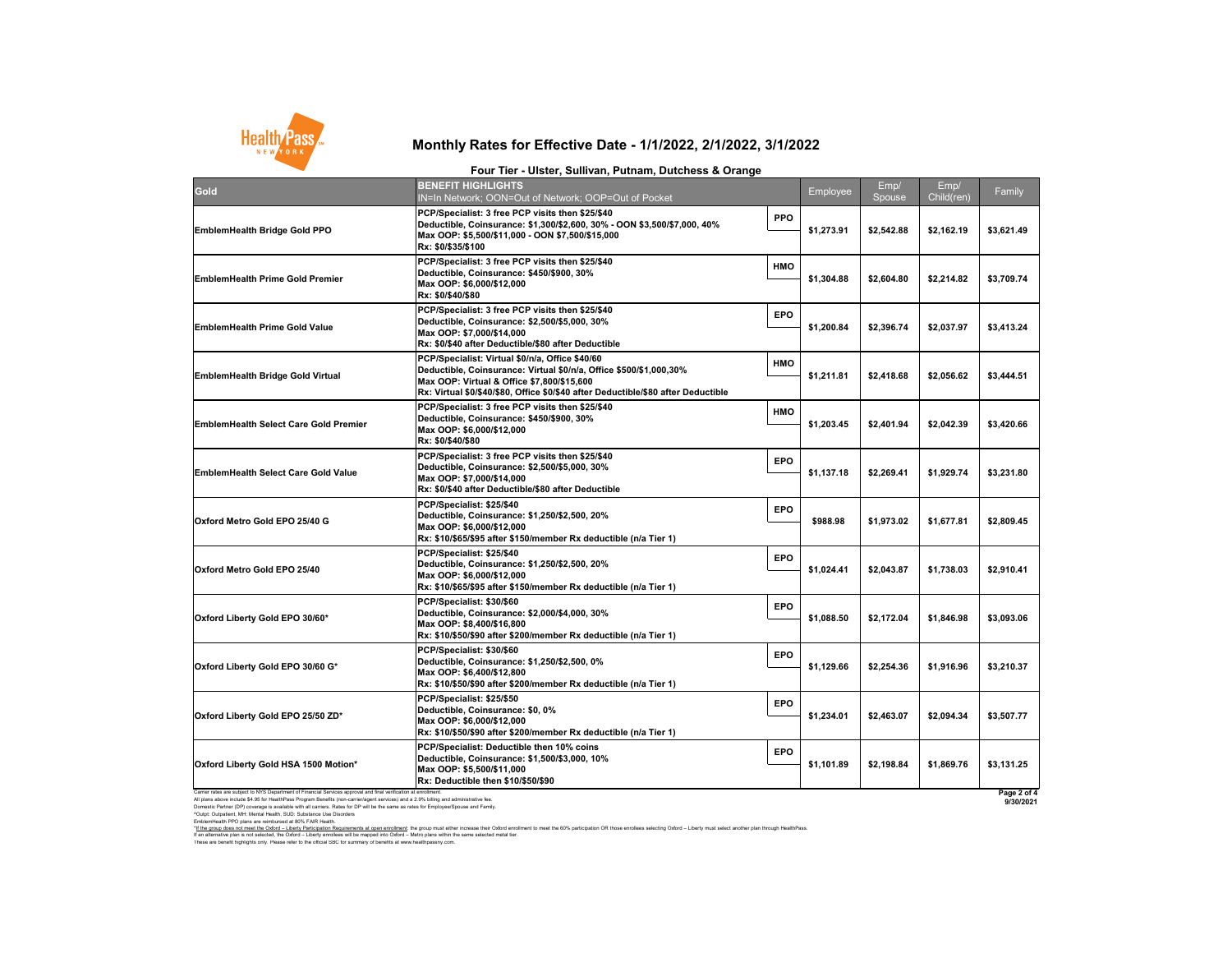| <b>Silver</b>                                                                                                    | <b>BENEFIT HIGHLIGHTS</b><br><b>IN=In Network; OON=O</b>                                                                       |
|------------------------------------------------------------------------------------------------------------------|--------------------------------------------------------------------------------------------------------------------------------|
| <b>EmblemHealth Prime Silver Premier</b>                                                                         | <b>PCP/Specialist: 3 free PC</b><br><b>Deductible, Coinsurance</b><br>Max OOP: \$8,000/\$16,000<br>Rx: \$0/\$40/\$80           |
| <b>EmblemHealth Select Care Silver Premier</b>                                                                   | <b>PCP/Specialist: 3 free PC</b><br><b>Deductible, Coinsurance</b><br>Max OOP: \$8,000/\$16,000<br>Rx: \$0/\$40/\$80           |
| <b>EmblemHealth Select Care Silver Value</b>                                                                     | <b>PCP/Specialist: 3 free PC</b><br><b>Deductible, Coinsurance</b><br>Max OOP: \$7,000/\$14,000<br>Rx: \$0/\$0 after Deductibl |
| <b>EmblemHealth Prime Silver HSA</b>                                                                             | <b>PCP/Specialist: Deductib</b><br><b>Deductible, Coinsurance</b><br>Max OOP: \$6,800/\$13,600<br>Rx: Deductible then \$15/    |
| Oxford Metro Silver EPO 30/80 G                                                                                  | PCP/Specialist: \$30/\$80<br><b>Deductible, Coinsurance</b><br>Max OOP: \$8,700/\$17,400<br>Rx: \$10/\$65/\$95 after \$15      |
| Oxford Metro Silver EPO 50/100 ZD                                                                                | PCP/Specialist: \$50/\$100<br><b>Deductible, Coinsurance</b><br>Max OOP: \$8,700/\$17,400<br>Rx: \$10/\$65/\$95 after \$15     |
| Oxford Liberty Silver EPO 25/50 G*                                                                               | PCP/Specialist: \$25/\$50<br><b>Deductible, Coinsurance</b><br>Max OOP: \$8,700/\$17,400<br>Rx: \$10/\$50/\$90 after \$20      |
| Oxford Liberty Silver EPO 40/70*                                                                                 | PCP/Specialist: \$40/\$70<br><b>Deductible, Coinsurance</b><br>Max OOP: \$8,700/\$17,400<br>Rx: \$10/\$50/\$90 after \$20      |
| Oxford Liberty Silver EPO 50/100 ZD*                                                                             | PCP/Specialist: \$50/\$100<br><b>Deductible, Coinsurance</b><br>Max OOP: \$8,700/\$17,400<br>Rx: \$10/\$65/\$95 after \$15     |
| <b>Oxford Liberty Silver HSA 4000 Motion*</b>                                                                    | <b>PCP/Specialist: Deductib</b><br><b>Deductible, Coinsurance</b><br>Max OOP: \$7,050/\$14,100<br>Rx: Deductible then \$10/    |
| Carrier rates are subject to NYS Department of Financial Services approval and final verification at enrollment. |                                                                                                                                |

All plans above include \$4.95 for HealthPass Program Benefits (non-carrier/agent services) and a 2.9% billing and administrative fee. Domestic Partner (DP) coverage is available with all carriers. Rates for DP will be the same as rates for Employee/Spouse and Family. ^Outpt: Outpatient, MH: Mental Health, SUD: Substance Use Disorders EmblemHealth PPO plans are reimbursed at 80% FAIR Health.

These are benefit highlights only. Please refer to the official SBC for summary of benefits at www.healthpassny.com.

| <b>BENEFIT HIGHLIGHTS</b><br>IN=In Network; OON=Out of Network; OOP=Out of Pocket                                                                                                   |            | <b>Employee</b> | Emp/<br>Spouse | Emp/<br><b>Child(ren)</b> | <b>Family</b>   |
|-------------------------------------------------------------------------------------------------------------------------------------------------------------------------------------|------------|-----------------|----------------|---------------------------|-----------------|
| PCP/Specialist: 3 free PCP visits then \$35/\$65<br>Deductible, Coinsurance: \$3,800/\$7,600, 40%<br>Max OOP: \$8,000/\$16,000<br>Rx: \$0/\$40/\$80                                 | <b>HMO</b> | \$1,118.00      | \$2,231.05     | \$1,897.14                | \$3,177.14      |
| PCP/Specialist: 3 free PCP visits then \$35/\$65<br>Deductible, Coinsurance: \$3,800/\$7,600, 40%<br>Max OOP: \$8,000/\$16,000<br>Rx: \$0/\$40/\$80                                 | <b>HMO</b> | \$1,030.96      | \$2,056.96     | \$1,749.16                | \$2,929.07      |
| PCP/Specialist: 3 free PCP visits then \$10/\$55<br>Deductible, Coinsurance: \$7,000/\$14,000, 0%<br>Max OOP: \$7,000/\$14,000<br>Rx: \$0/\$0 after Deductible/\$0 after Deductible | <b>HMO</b> | \$997.08        | \$1,989.21     | \$1,691.57                | \$2,832.52      |
| PCP/Specialist: Deductible then \$30/\$50 copay<br>Deductible, Coinsurance: \$3,000/\$6,000, 40%<br>Max OOP: \$6,800/\$13,600<br>Rx: Deductible then \$15/\$45/\$80                 | <b>HMO</b> | \$1,056.24      | \$2,107.53     | \$1,792.14                | \$3,001.12      |
| PCP/Specialist: \$30/\$80<br>Deductible, Coinsurance: \$3,500/\$7,000, 30%<br>Max OOP: \$8,700/\$17,400                                                                             | <b>EPO</b> | \$822.85        | \$1,640.75     | \$1,395.39                | \$2,335.96      |
| PCP/Specialist: \$50/\$100<br>Deductible, Coinsurance: \$0, 0%<br>Max OOP: \$8,700/\$17,400                                                                                         | <b>EPO</b> | \$956.40        | \$1,907.86     | \$1,622.42                | \$2,716.59      |
| PCP/Specialist: \$25/\$50<br>Deductible, Coinsurance: \$4,500/\$9,000, 50%<br>Max OOP: \$8,700/\$17,400                                                                             | <b>EPO</b> | \$931.85        | \$1,858.76     | \$1,580.69                | \$2,646.62      |
| PCP/Specialist: \$40/\$70<br>Deductible, Coinsurance: \$3,000/\$6,000, 35%<br>Max OOP: \$8,700/\$17,400                                                                             | <b>EPO</b> | \$969.76        | \$1,934.57     | \$1,645.12                | \$2,754.66      |
| PCP/Specialist: \$50/\$100<br>Deductible, Coinsurance: \$0, 0%<br>Max OOP: \$8,700/\$17,400                                                                                         | <b>EPO</b> | \$1,081.06      | \$2,157.17     | \$1,834.34                | \$3,071.85      |
| PCP/Specialist: Deductible then 20% coins<br>Deductible, Coinsurance: \$4,000/\$8,000, 20%<br>Max OOP: \$7,050/\$14,100<br><b>Rx: Deductible then \$10/\$50/\$90</b>                | <b>EPO</b> | \$911.33        | \$1,817.72     | \$1,545.81                | \$2,588.14      |
| enrollment                                                                                                                                                                          |            |                 |                |                           | Pane $3$ of $4$ |

\*If the group does not meet the Oxford - Liberty Participation Requirements at open enrollment: the group must either increase their Oxford enrollment to meet the 60% participation OR those enrollees selecting Oxford - Lib

**Page 3 of 4 9/30/2021**

If an alternative plan is not selected, the Oxford – Liberty enrollees will be mapped into Oxford – Metro plans within the same selected metal tier.



### **Monthly Rates for Effective Date - 1/1/2022, 2/1/2022, 3/1/2022**

#### **Four Tier - Ulster, Sullivan, Putnam, Dutchess & Orange**